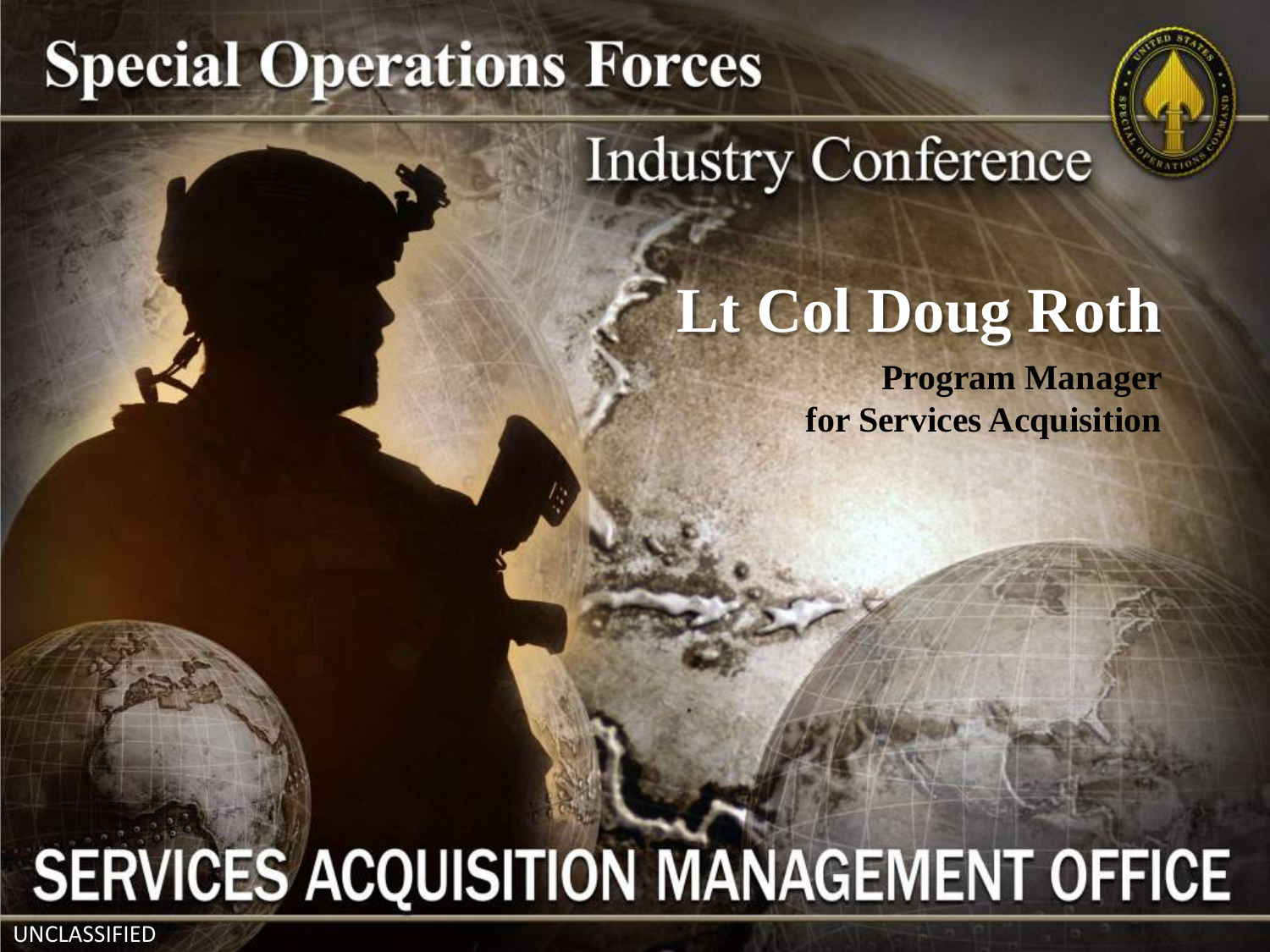#### **USD (AT&L) Directive and Implementation Guidance**

#### *Obtaining Greater Efficiency and Productivity in Defense Spending*

- **USD Implementation Directive (Dated - 3 Nov 10) for Better Buying Power:**
	- **Target Affordability and Control Cost Growth**
	- **Incentivize Productivity and Innovation in Industry**
	- **Promote Real Competition**
	- **Reduce Non-Productive Processes and Bureaucracy**

**Improve Tradecraft In Services Acquisition**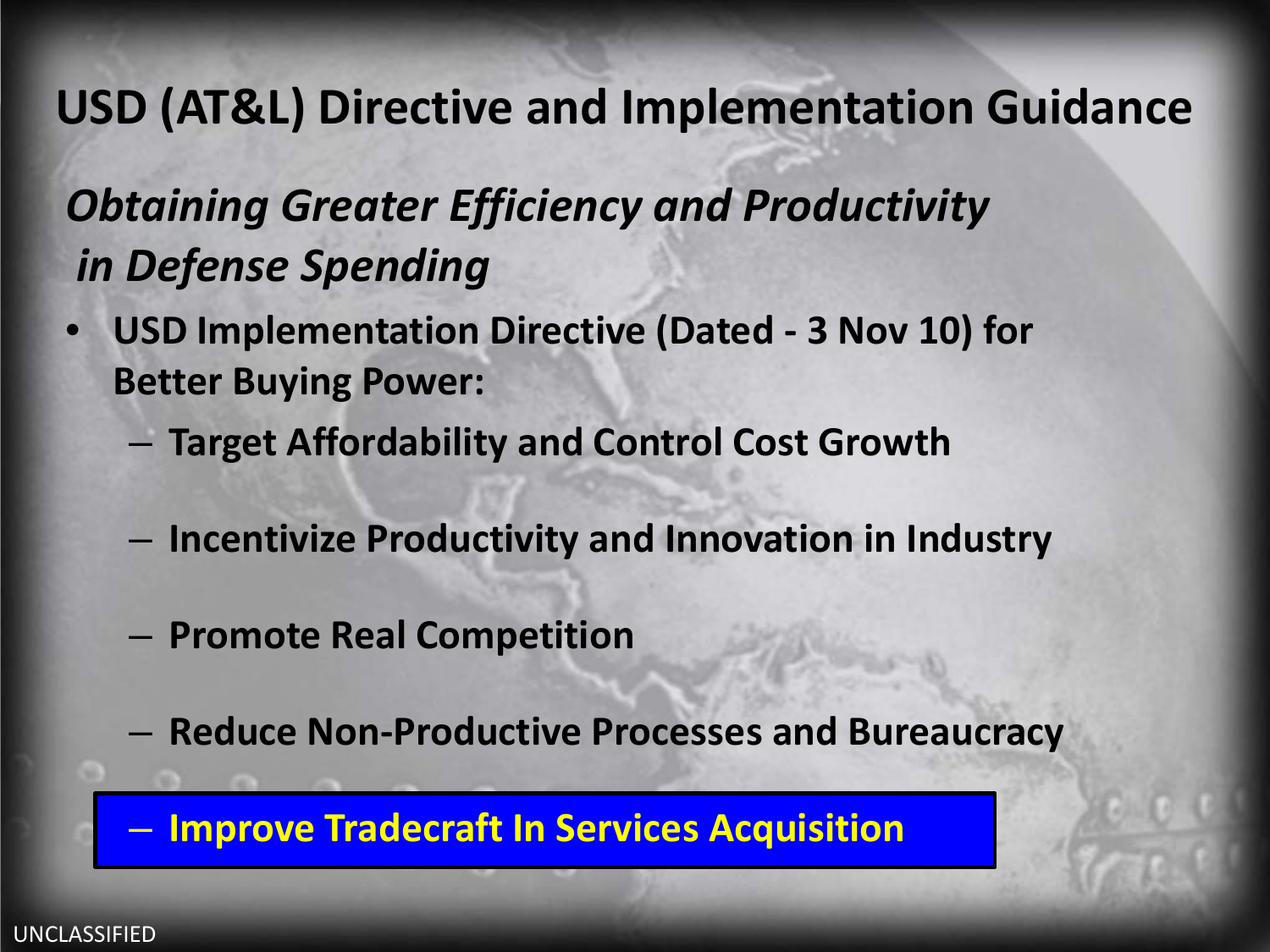

# **Organized to Support**

- **The USSOCOM Acquisition Executive (SOAE) was designated as the senior manager for the acquisition of services**
- **The SOAE exercises this authority through the Services Acquisition Management Office (SAMO) organized in July 2011**
- **The SOAE approves all governance in planning, execution, strategic sourcing, and management of service contracts**
- **Members of the SAMO work directly with requiring activities in defining and documenting service requirements**
- **SAMO is focused on providing support to our Contracting Community from a Program Management Perspective to Ensure More Effective Competition of Service Contracts**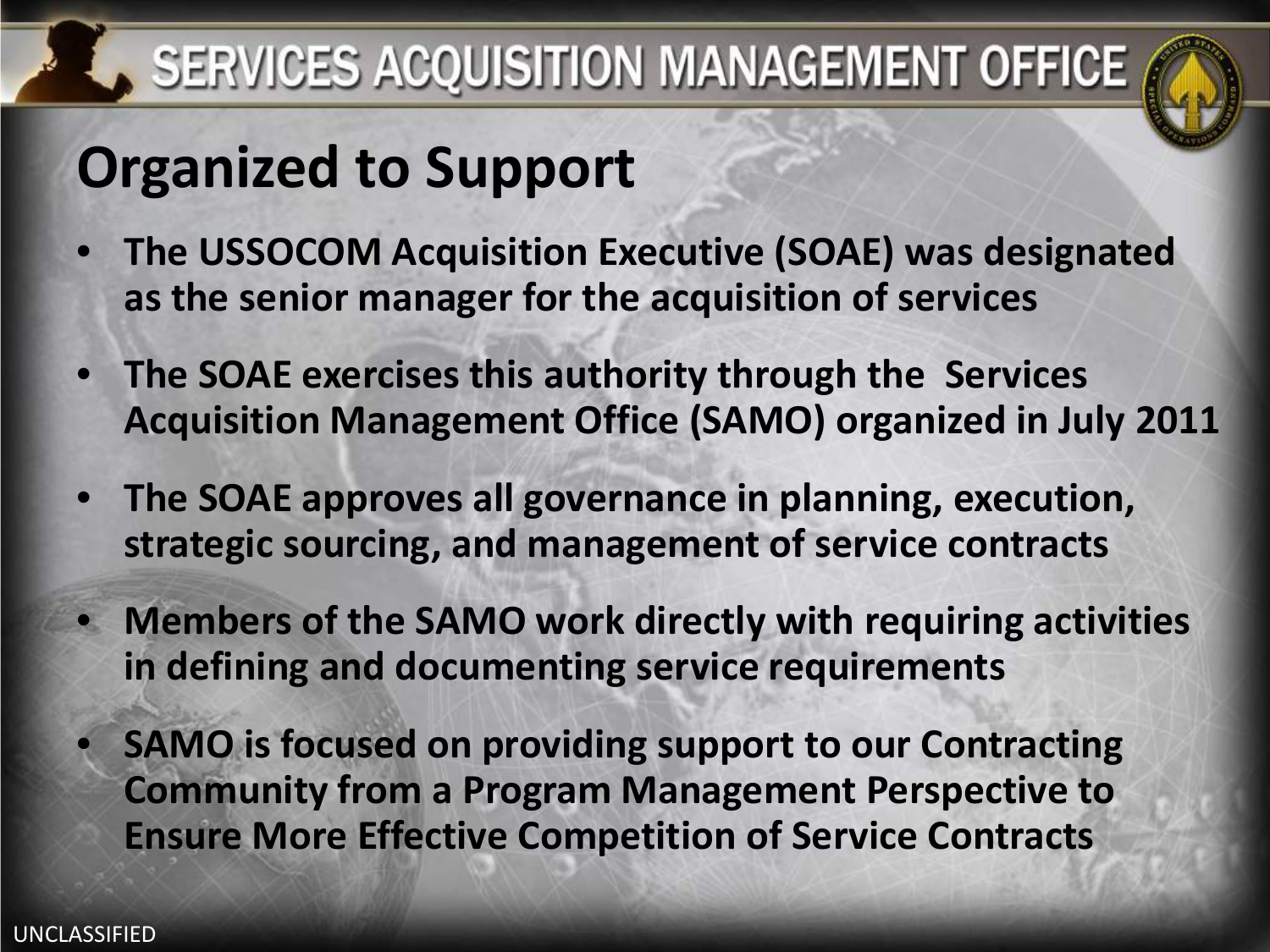

**SAMO Synchronizes Services Requirements Across the entire SOCOM Enterprise**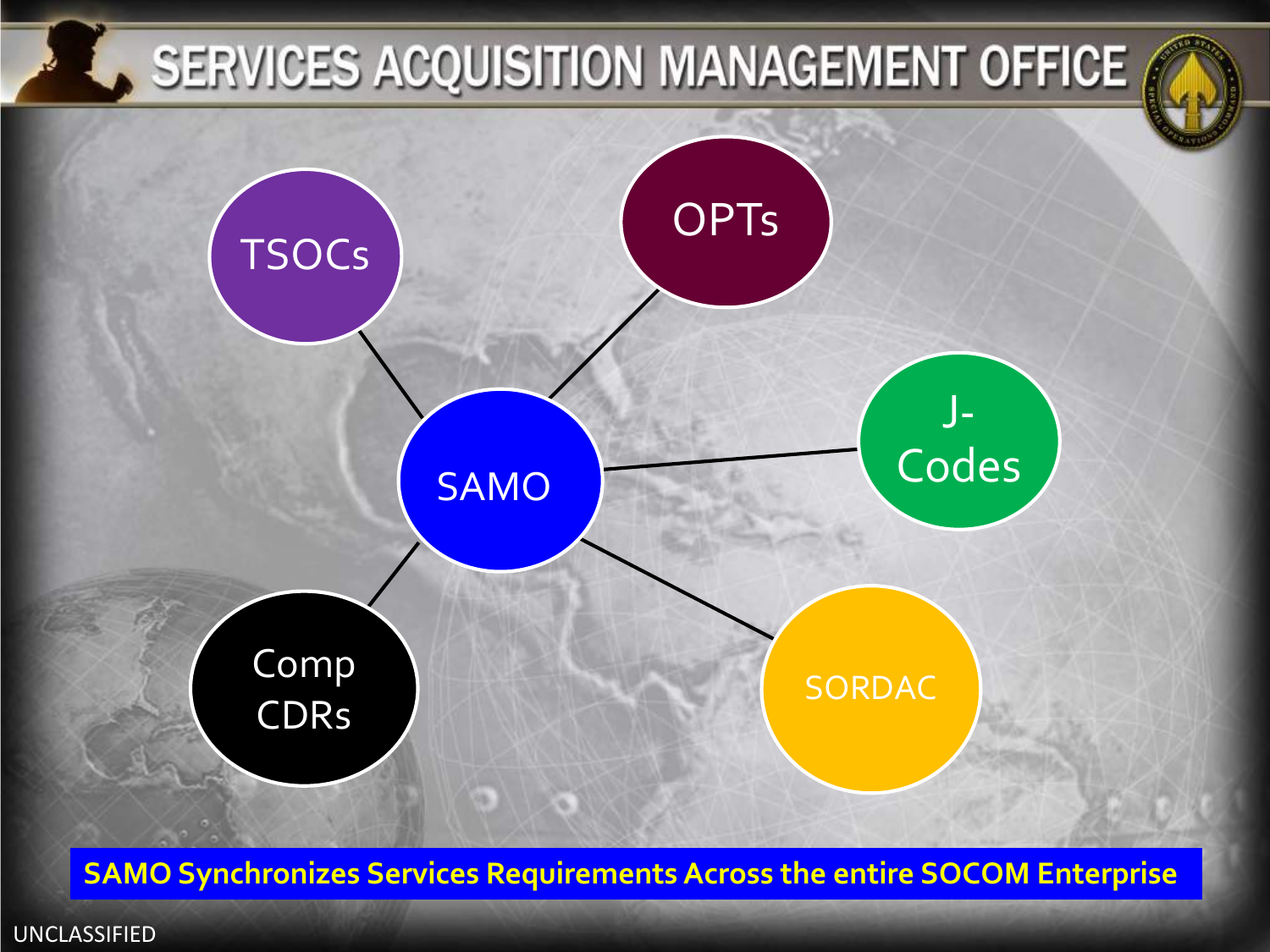# **SAMO AOR**

#### • **Focused on procurement of services**

- **Facilities**
- **Electronics & Communications (IT)**
- **Knowledge based (A&AS)**
- **Equipment**
- **Construction**
- **Medical**

### • **Major SOCOM Service contracts:**

- **Global Battlestaff and Program Support (GBPS)**
- **Special Ops Information Technology Enterprise Contracts (SITEC)**
- **Special Operations Forces Support Activity (SOFSA)**
- **Care Coalition**
- **Institute for Physical Sciences (IPS)**



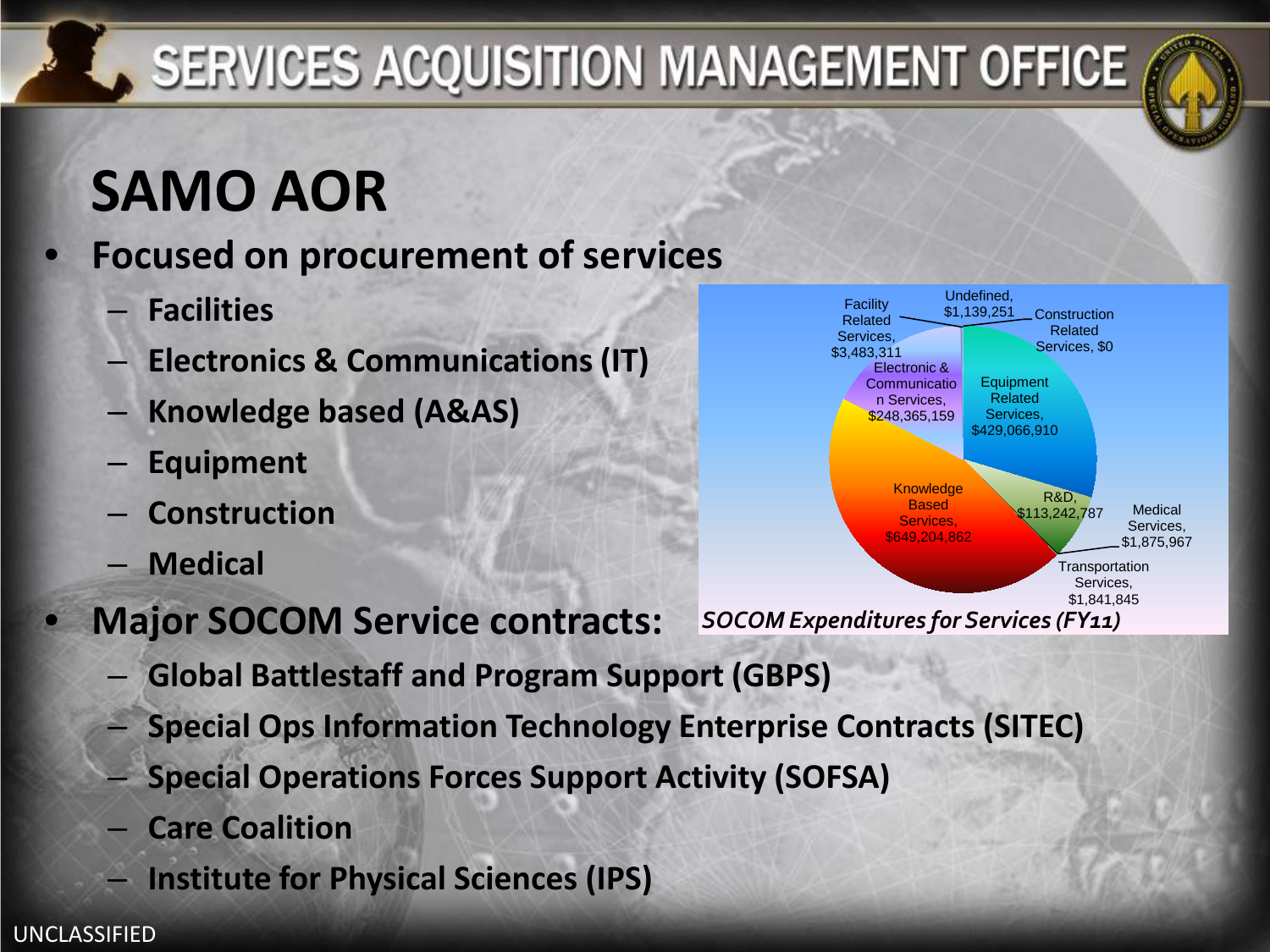

## **Future Business Opportunities**

- **Language Regional Expertise and Cultural Training (LREC)**
- **Global Assessment Program (GAP)**
- **Moving Outsourced Services Requirements Across USSOCOM to Internal Services MATOC's and Other Contracts**
- **New/Emerging Requirements for GBPS & SITEC Task Orders**
- **GBPS Replacement Contract Strategy and Implementation**
- **Care Coalition Combined Requirements**

### **Multiple Award Contracts (if applicable)**